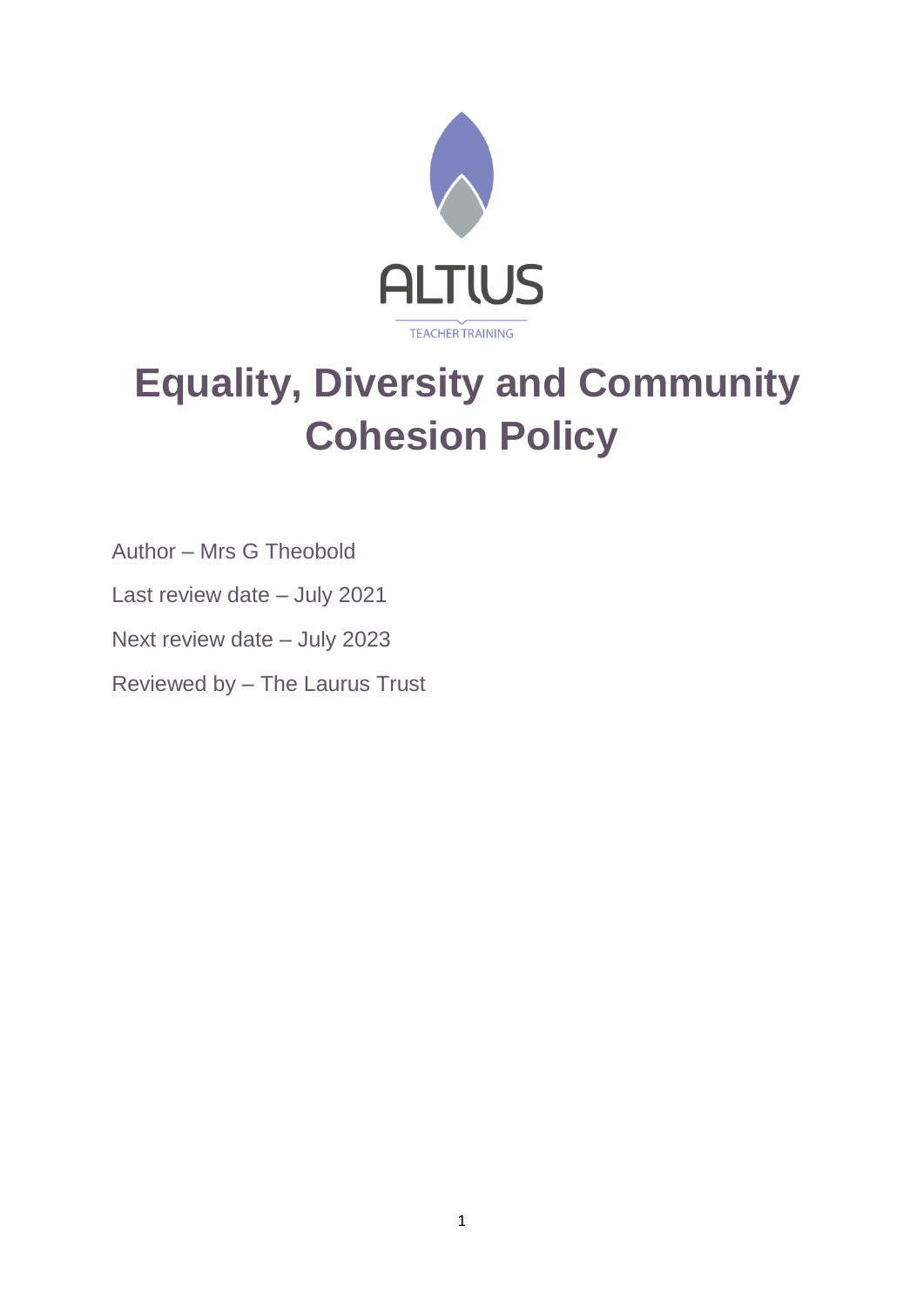# **Equality, Diversity and Community Cohesion Policy**

#### **Aims and values**

The overall aim of Altius Teacher Training's Equality, Diversity and Cohesion Policy is to provide a framework to pursue its equality duty to eliminate unlawful discrimination, harassment and victimisation; promote equality of opportunity; and promote good relations and positive attitudes between people of diverse backgrounds in all its activities.

The principles of this policy apply to all members of the SCITT community – staff, Associate Teachers and trainers.

Partners and contractors are also expected to abide by the policy.

# **Equality, Diversity and Community Cohesion Statement**

We will not tolerate less favourable treatment of anyone on the grounds of age, disability, gender reassignment, marriage and civil partnership, pregnancy and maternity, race (ethnicity), religion, sex (gender), and sexual orientation ('protected characteristics')

Through our ethos, training plan and community links, we will work towards

- a common vision
- a sense of belonging for all
- similar life opportunities for all
- strong and positive relationships between different communities.

Equality and Diversity is more than just meeting legal obligations, or targets. It is about making a difference to the lives of the people we serve, treating all people with dignity and respect, and recognising the value of each individual. We will make sure that our employment and training practices are fair and promote equality. We will actively value the wide variety of lifestyles and cultures, locally and nationally.

We will ensure that the principles of this policy are reflected in all our policies, practices, procedures and services and are part of everything we do.

# **Guiding Principles**

These principles have been drawn from a specimen policy for equalities prepared by the DfE and we at Altius Teacher Training fully endorse and accept them.

#### **Principle 1: All learners are of equal value**

All learners and potential learners are of equal value and benefit equally from Altius policies, practices and programmes, whatever their ability, background, gender or cultural identity.

#### **Principle 2: Relevant differences are recognised**

Treating people equally can mean treating them differently. Policies, practices and programmes do not discriminate, but may be differentiated to take account of differences of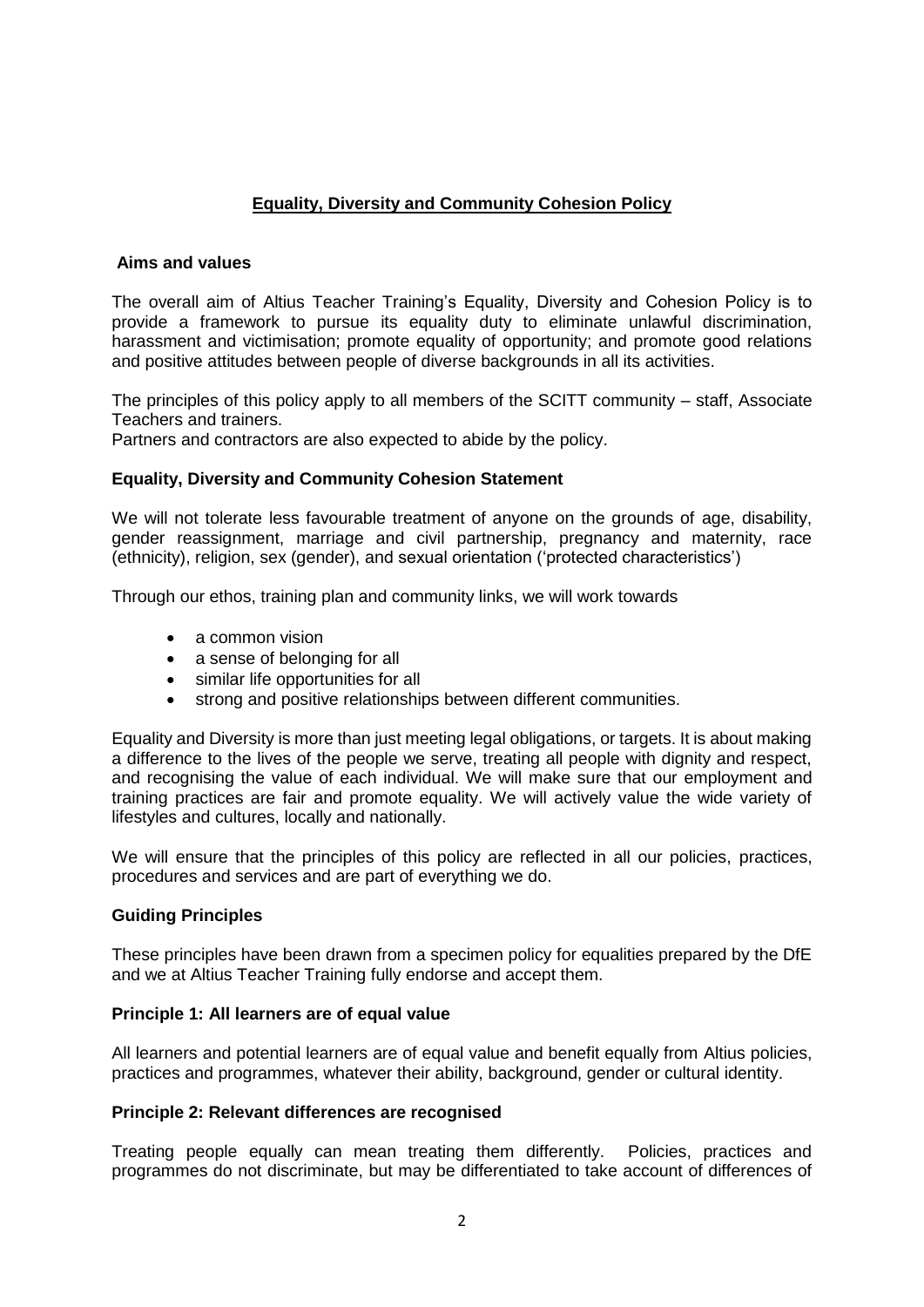life experience, outlook and background, and in the kinds of barrier and disadvantage which people may face.

# **Principle 3: We foster positive attitudes, relationships and a shared sense of belonging**

Policies and programmes promote

- positive attitudes and interactions
- mutual respect and good relations
- an absence of harassment or prejudice-related bullying between people of different ability, background, gender or cultural identity.

# **Principle 4: Staff and Associate Teacher recruitment, retention and development**

Policies and procedures benefit all employees and Associate Teachers and potential employees and Associate Teachers in recruitment, professional development and promotion. Steps are taken to positively promote equality, especially where there is evidence of inequality.

#### **Principle 5: Current inequalities and barriers are addressed and reduced**

In addition to avoiding or minimising possible negative impacts of policies and programmes, we take opportunities to maximise positive impacts by addressing, reducing and removing inequalities and barriers that already exist between people of different ability, background, gender or cultural identity.

#### **Principle 6: Policy development involves widespread consultation and involvement**

People affected by a policy or programme are consulted and involved in the design of new policies, and in the review of existing ones. Such consultation is both direct and through representative organisations, and is based on principles of transparency and accountability. It involves those who, in the past, have been excluded or disadvantaged, and who continue to face barriers:

# **Principle 7: Society as a whole benefits**

Policies and programmes benefit society as a whole, locally, nationally and internationally, by fostering greater cohesion and greater participation in public life of people of different ability, background, gender or cultural identity.

# **Equalities Legislation**

#### **Legal duties**

This document sets out Altius Teacher Training's policy in relation to the Equality Act 2010 and the Public Sector Equality Duties 2011

# **Equality Act 2010 General Duty**

The General Duty of the Equality Act 2010 requires public authorities, in the exercise of their functions and decisions, to have due regard to the need to:

- Eliminate discrimination, harassment and victimisation
- Advance equality of opportunity between persons who share a protected characteristic and persons who not share it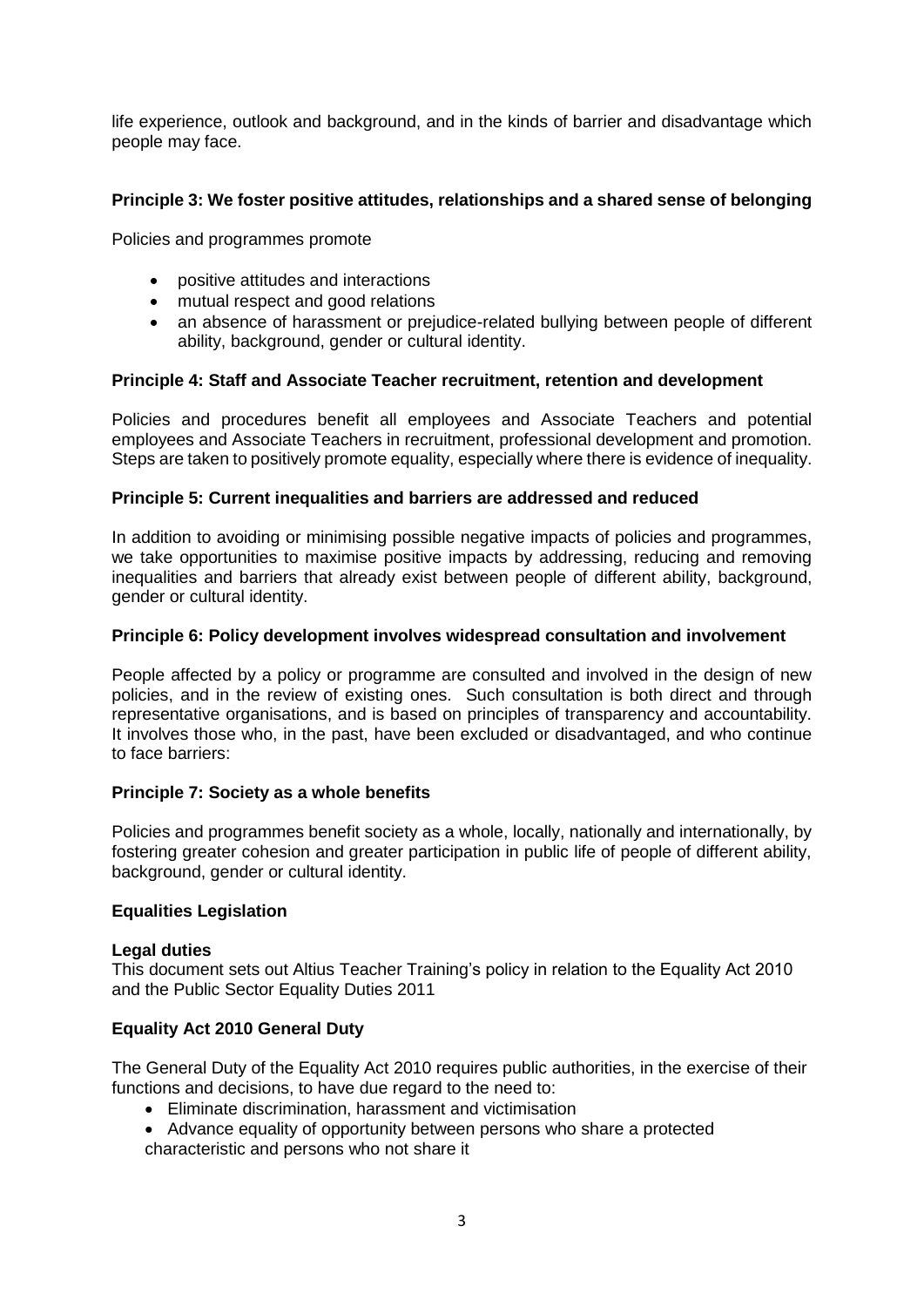• Foster good relations between persons who share a protected characteristic and persons who do not share it.

# **Public Sector Equality Duty 2011**

The Public Sector Equality Duty requires public bodies to set specific, measurable equality objectives and to publish information about their performance on equality, so that the public can hold them to account.

In order to meet the Public Sector Duties, Altius Teacher Training will:

- Publish sufficient information to demonstrate compliance with the general equality duty across its functions by 31 October 2011, and annually after that, from the first date of publication
- The Single Equality scheme will be monitored and reviewed annually and presented to the Quality Assurance Board to demonstrate how the general equality duty will be met

# **Equality Strands covered by this Policy**

The Equality Act 2010 identifies a list of nine characteristics that are subject to its general duty. The scope of this policy covers these "protected characteristics". They are as follows: age, gender, special educational needs, disability and caring, sexual orientation, gender reassignment (transgender), marriage and civil partnership, pregnancy and maternity/paternity, race or ethnicity, religion (belief or faith).

The Equality Act 2010 covers everything public sector organisations do, including policy making and services that are delivered to the public.

People who work in the public sector have to consider the impact of their work on disabled people, and take action to tackle disability inequality. This should mean that disabled people have better employment opportunities and do not come across discrimination when using a service, for example. It should also help promote positive attitudes towards disabled people in everyday life.

# **Community Cohesion**

The Education and Inspections Act 2006, places a responsibility on schools to promote community cohesion, locally, nationally and globally. We will do this through promoting a common vision, a commitment to equality and social justice, respecting people's different backgrounds and promoting positive relationships in Altius Teacher Training and the local neighbourhood. We recognise that the biggest influence on educational outcomes is social class and that this can also strongly affect community cohesion. We support programmes to 'narrow the gap' and to draw people together from different social backgrounds.

# **Future legislation**

We will also welcome the contribution of future equalities legislation to provide equal opportunities for everyone.

# **Procedures**

All Altius Teacher Training Associate Teachers have the right to high quality training, support and experiences irrespective of race, colour, nationality, ethnic origin, gender, sexual orientation, marital or parental status, age, disability, political or religious belief, or socio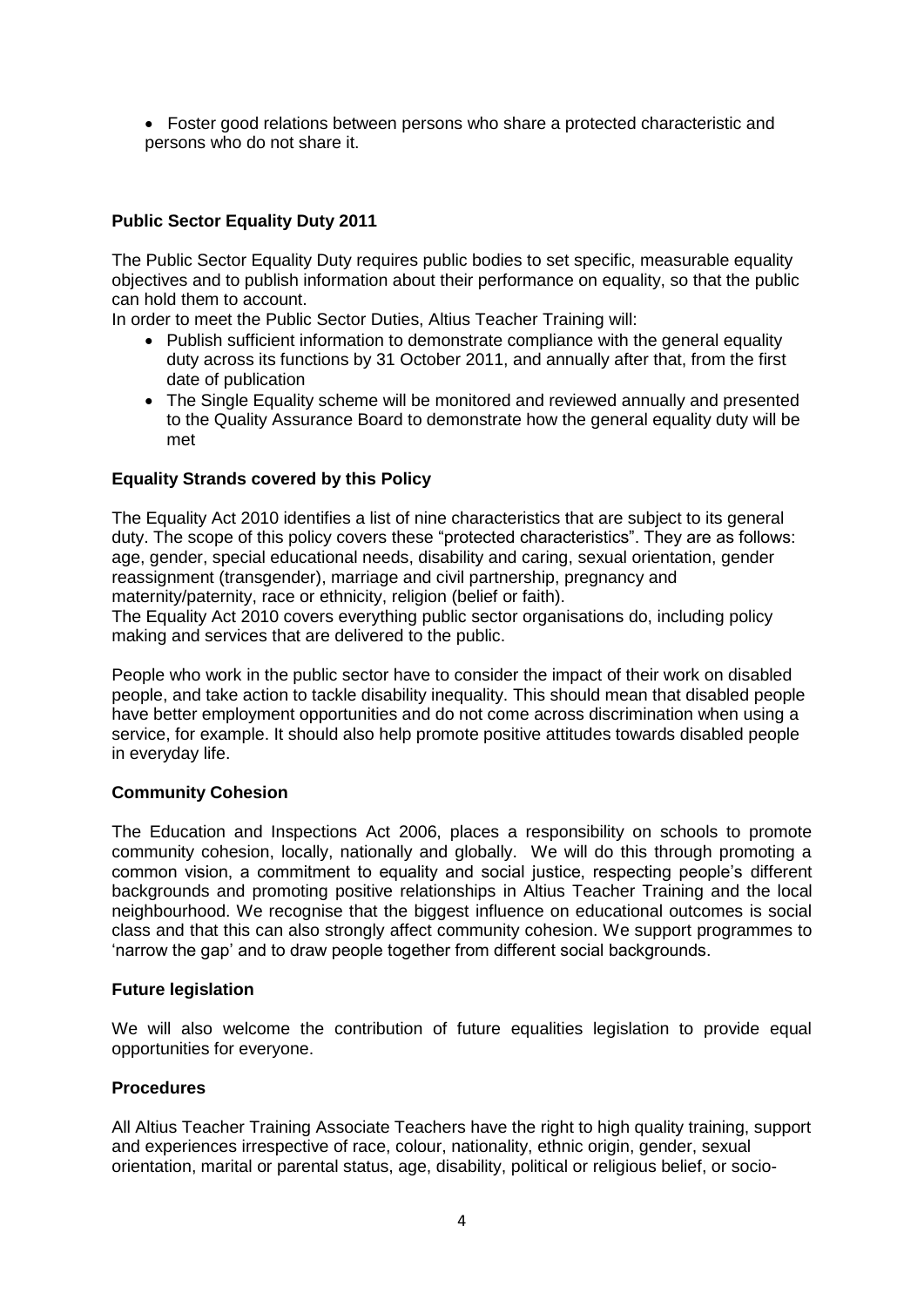economic class. We are committed to a policy of equal opportunities for staff, trainers, Associate Teachers and potential Associate Teachers in all aspects of our work. This policy will be evident in our admissions and interview policy and procedures, in our training, in our assessment of Associate Teachers and our provision of resources, services and facilities.

All ITT providers must ensure that entrants to teacher training are assessed for physical and mental fitness to teach and must also ensure that any person with a disability is not discriminated against as required by the Equality Act 2010.

Reasonable adjustments to existing arrangements or provision must be made if they place disabled candidates or Associate Teachers at a substantial disadvantage in any aspect of recruitment, selection, admission or provision of training. In our self-evaluation and compliance updates we will examine carefully our admissions procedures, our services, our training programme and our professional development programmes.

The Equality Act 2010 consolidates the duties of the following Acts and statutory instruments:

- the Equal Pay Act 1970
- the Sex Discrimination Act 1975
- the Race Relations Act 1976 (As Amended)
- the Disability Discrimination Act 1995
- the Employment (Religion or Belief) Regulations 2003
- the Employment (Sexual Orientation) Regulations 2003
- the Employment Equality (Age) Regulations 2006
- the Equality Act 2006, Part 2, and
- the Equality Act (Sexual Orientation) Regulations 2007.

Altius Teacher Training's Equality, Diversity and Cohesion Policy ensures that we are compliant with the above Acts and statutory instruments.

We take all breaches of our Equality, Diversity and Cohesion Policy extremely seriously. Any breach of the policy will be dealt with in the first instance by senior members of the Strategic Board. All racist incidents will be dealt with by an emergency meeting of the Strategic Board who may then involve senior members of the Local Authority.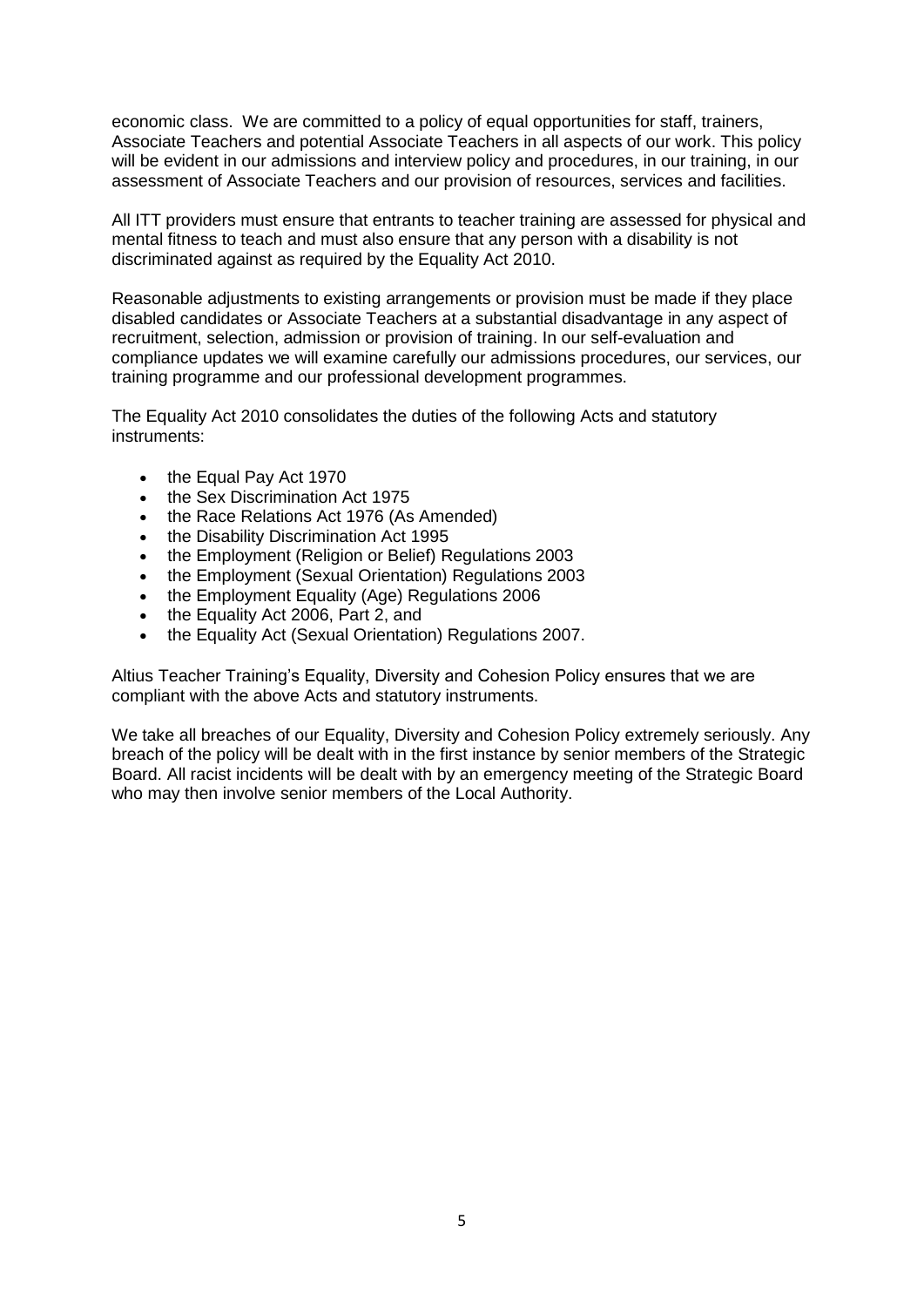

# **Monitoring, reviewing and assessing impact**

This policy is supported by Altius Teacher Training's Equality Duty document.

The Duty will run for three years but is reviewed by the Policy Review Group and reported upon bi- annually to the Quality Assurance Board

The Altius Teacher Training Improvement Plan ensures that the schemes form an essential part of the institution's action on equality. It includes targets for inclusion and equality in the SCITT, promoting a cohesive community and equality in the workforce. It also ensures other Altius Teacher Training policies address equality issues.

This policy will be reviewed by the Policy Review Group and monitored by the Quality Assurance Board to ensure that it is effective in tackling discrimination, promoting access and participation, equality and good relations between different groups, and that it does not disadvantage particular sections of the community.

Any pattern of inequality found as a result of impact assessments is used to inform future planning and decision-making.

The Head of Programme provides monitoring reports for review by the Quality Assurance Board. These include: workforce recruitment, Associate Teacher recruitment, retention and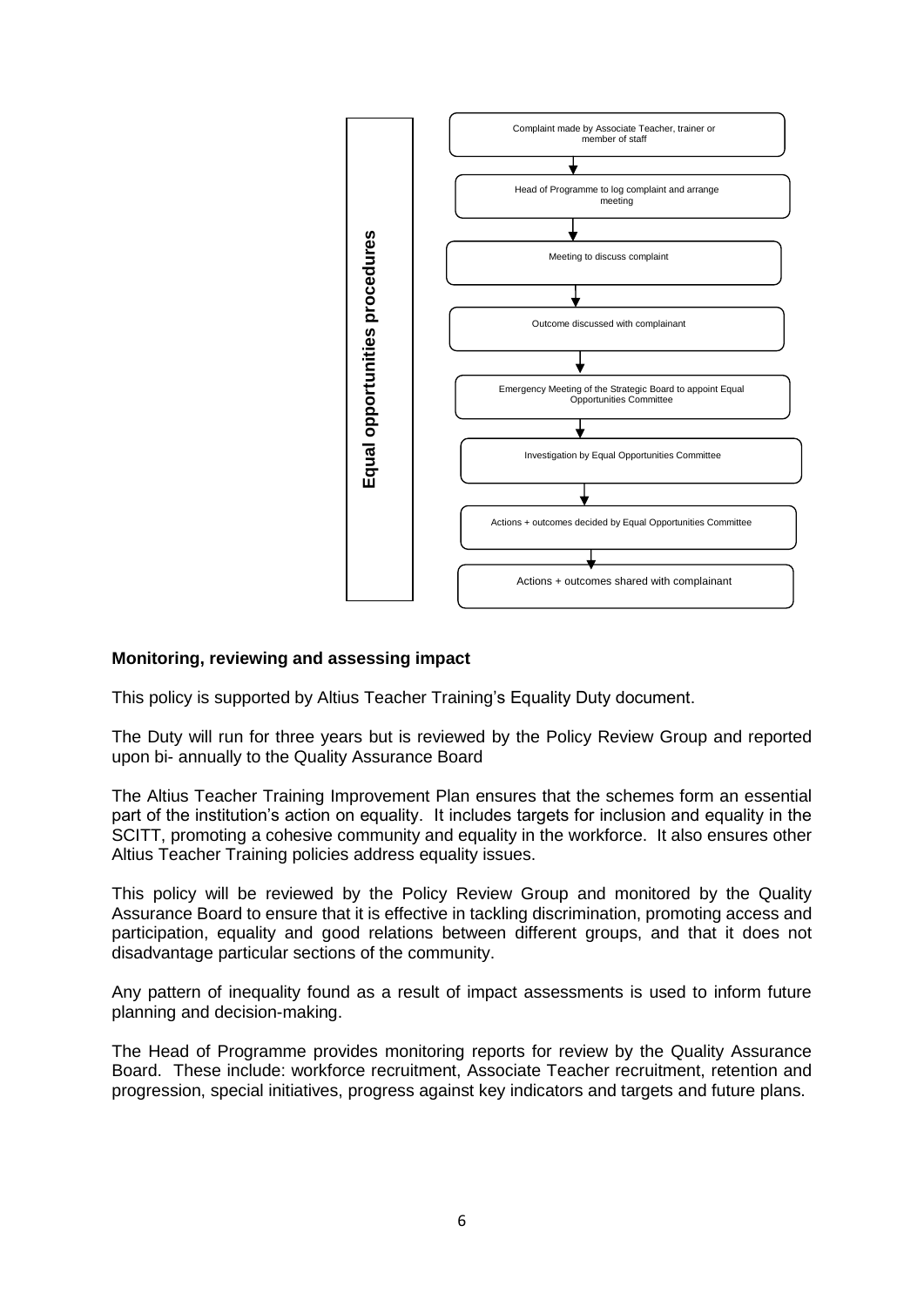# **Roles and Responsibilities**

All who are associated with Altius Teacher Training have a responsibility for promoting equality and inclusion, and avoiding unfair discrimination.

# **The Strategic Board is responsible for:**

- Ensuring the SCITT complies with all current equality legislation
- Ensuring this policy and its procedures are followed
- Ensuring that the SCITT has up-to-date equality schemes.
- The bi-annual review of policies and procedures
- The review of current legislation
- The design of new policies and procedures,

# **The Head of Programme is responsible for:**

- Ensuring that the policy is readily available and that the committees, staff, and Associate Teachers know about it
- Ensuring that its procedures are followed
- Producing regular information for the relevant committees about the policy and how it is working, and providing training for them on the policy, if necessary
- Ensuring that all staff know their responsibilities and receive training and support in carrying these out.
- Taking appropriate action in cases of harassment and discrimination.
- Ensuring that any Associate Teacher identified with SEND/DSA are fully supported through all stages of the course.

# **All our Associate Teachers are responsible for:**

- Proactively following this policy and any associated guidelines
- Providing role models for students, colleagues and others through their own actions
- Dealing with racist, sexist and homophobic incidents, and recognising and tackling other forms of bias and stereotyping in accordance with either the SCITT policy or the placement school policy
- Promoting equality and good community relations and avoiding discrimination against anyone for reasons of race, colour, nationality, ethnic or national origins, gender, disability, religion or belief, sexual orientation or socio-economic circumstances
- Keeping up to date with the law on discrimination and taking training and learning opportunities offered to them.

# **Visitors and contractors are responsible for:**

• Knowing and following our equality policy.

# **Responsibility for overseeing equality practices in the SCITT lies with the Head of Programme. Responsibilities include:**

- Coordinating and monitoring work on equality issues
- Dealing with and monitoring reports of harassment (including racist and homophobic incidents)
- Monitoring the progress and attainment of under recruited groups.

# **Breaches of the Policy**

If an Associate Teacher, trainer or member of staff believes there to be a breach of the policy, the Head of Programme should be informed at the earliest opportunity.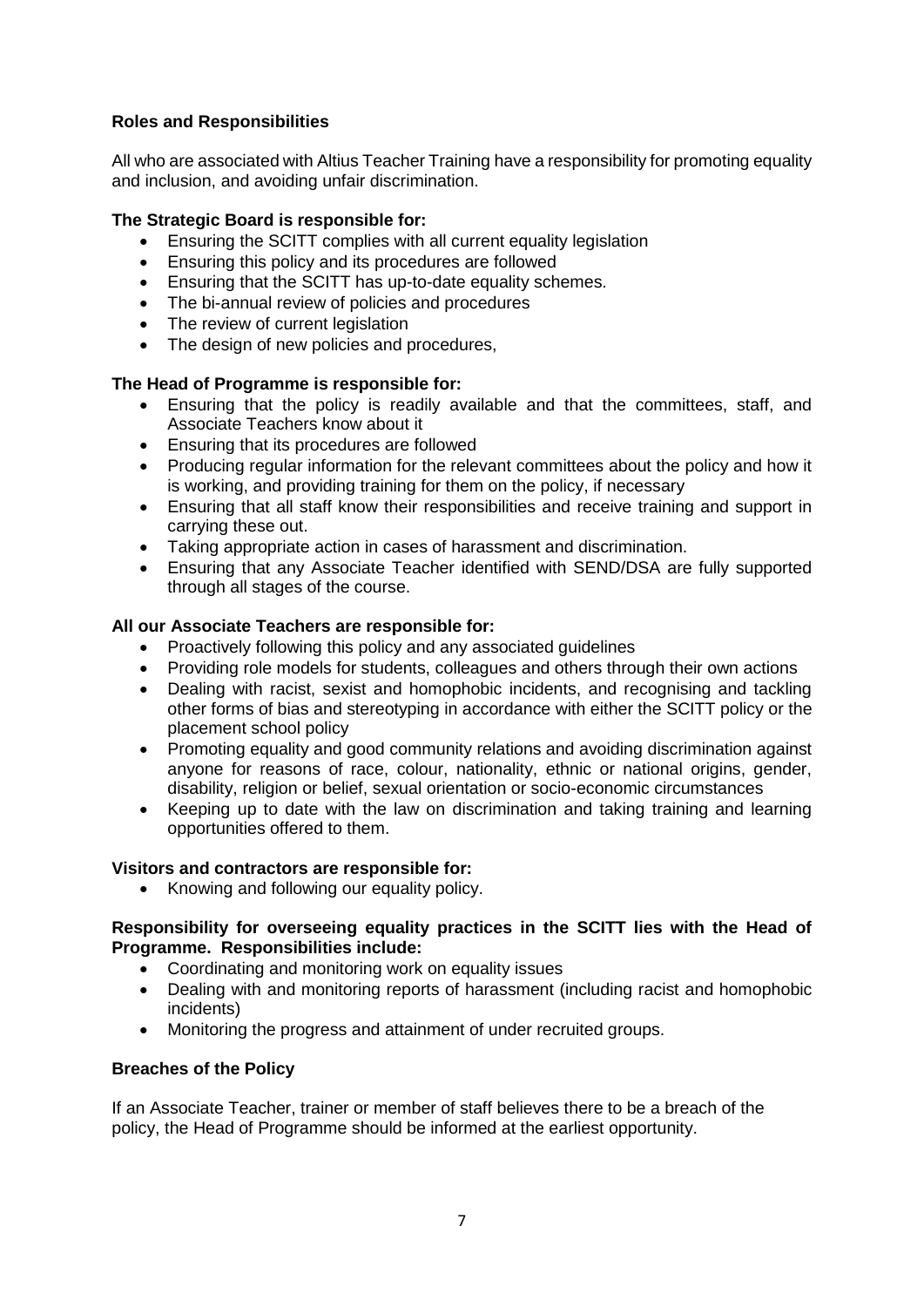If an Associate Teacher, trainer or member of staff is subject to a breach of this policy during any part of the training or as part of their work (other than on placement), the Associate Teacher, trainer or member of staff should report it immediately to the Head of Programme or a member of the Strategic Board. The Associate Teacher, trainer or member of staff will be fully supported by Altius Teacher Training

All reported incidents will be fully investigated by an emergency meeting of the Strategic Board (see below)

If an Associate Teacher, trainer or member of staff is **accused** of a breach of this policy the Head of Programme must be informed as soon as possible.

The Head of Programme will log the complaint and then arrange for a meeting to take place between the complainant, a member of Strategic Board and the Head of Programme. This meeting will take place within 15 working days of the complaint being logged with the Head of Programme. The complainant has the right to be accompanied by a friend at all times. The evidence will be examined. The Head of Programme and Strategic Board member will decide the outcome at this stage:

- If there is insufficient evidence the process should be terminated. The complaint and associated evidence will be put forward to the next Strategic Board meeting for discussion
- If there is sufficient evidence, the Head of Programme and a member of Strategic Board will refer the matter to an emergency meeting of the Strategic Board.

For an emergency meeting of the Strategic Board, quorate will be considered to be three members who will be independent of the case up until this point. The meeting will be convened within 10 working days of the referral.

In either case, the complainant has the right to be informed of the progress of the complaint and may request this at any time. The complainant may also request a written response from the Strategic Board.

The emergency meeting of the Strategic Board will become a sub group of the Strategic Board as the Equal Opportunities Committee. A representative of the Independent Appeals Panel will be asked to join the Equal Opportunities Committee.

The Equal Opportunities Committee will:

- Interview the complainant
- Interview the Head of Programme
- Interview any other relevant member of staff from Altius Teacher Training or its partnership schools
- Review any documented evidence

The Committee will then decide whether there is evidence of discrimination and the further actions necessary. The Committee will consider carefully the seriousness of the offence and the subsequent required actions.

Should an appeal be lodged against the decision made by the Equal Opportunities Committee, a panel will be formed to hear appeals. This panel will have a membership of three who will be independent of the case up to this point. The panel membership will comprise:

- A governor from a partner school (not associated with the case)
- A member of the Strategic Board